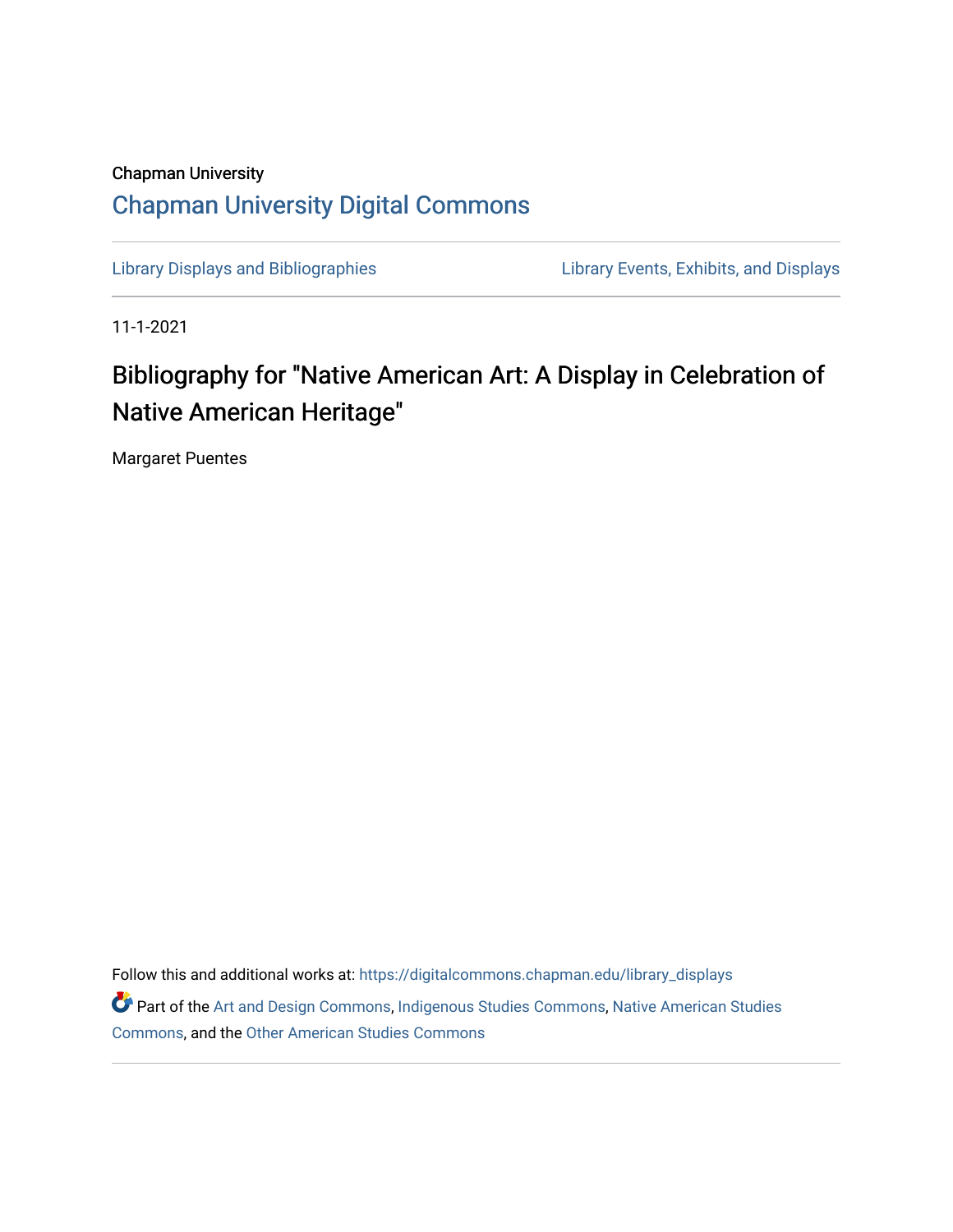

Native American Art: A Display in Celebration of Native American Heritage

*After the Storm: The Eiteljorg Fellowship for Native American Fine Art, 2001* W. Jackson Rushing III N6538.M4 J25 2009 2nd floor, Fine Arts Collection

*American Indian Art* Norman Feder E98.A7 F38 1973 2nd floor, Humanities Oversize Collection

*American Indian Art* Norman Feder E98.A7 F38 1982 2nd floor, Humanities Oversize Collection

*The Arts of the North American Indian: Native Traditions in Evolution* Edwin L. Wade E98.A7 A78 1986 2nd floor, Humanities Oversize Collection

*Authentic Indian Designs: 2500 Illustrations from Reports of the Bureau of American Ethnology* Maria Naylor E98.A7 A97 1975 2nd floor, Humanities Collection

*Beyond Tradition: Contemporary Indian Art and its Evolution* Jacka Photography N6538.A4 J32 1989 2nd floor, Fine Arts Video Tapes Collection

*Decorative Art of the Southwestern Indians* Dorothy Smith Sides E98.A7 S53 1961 2nd floor, Humanities Collection

*The Eagle, the Jaguar, and the Serpent; Indian Art of the Americas: North America: Alaska, Canada, the United States* Miguel Covarrubias E98.A7 C63 1954 2nd floor, Humanities Collection